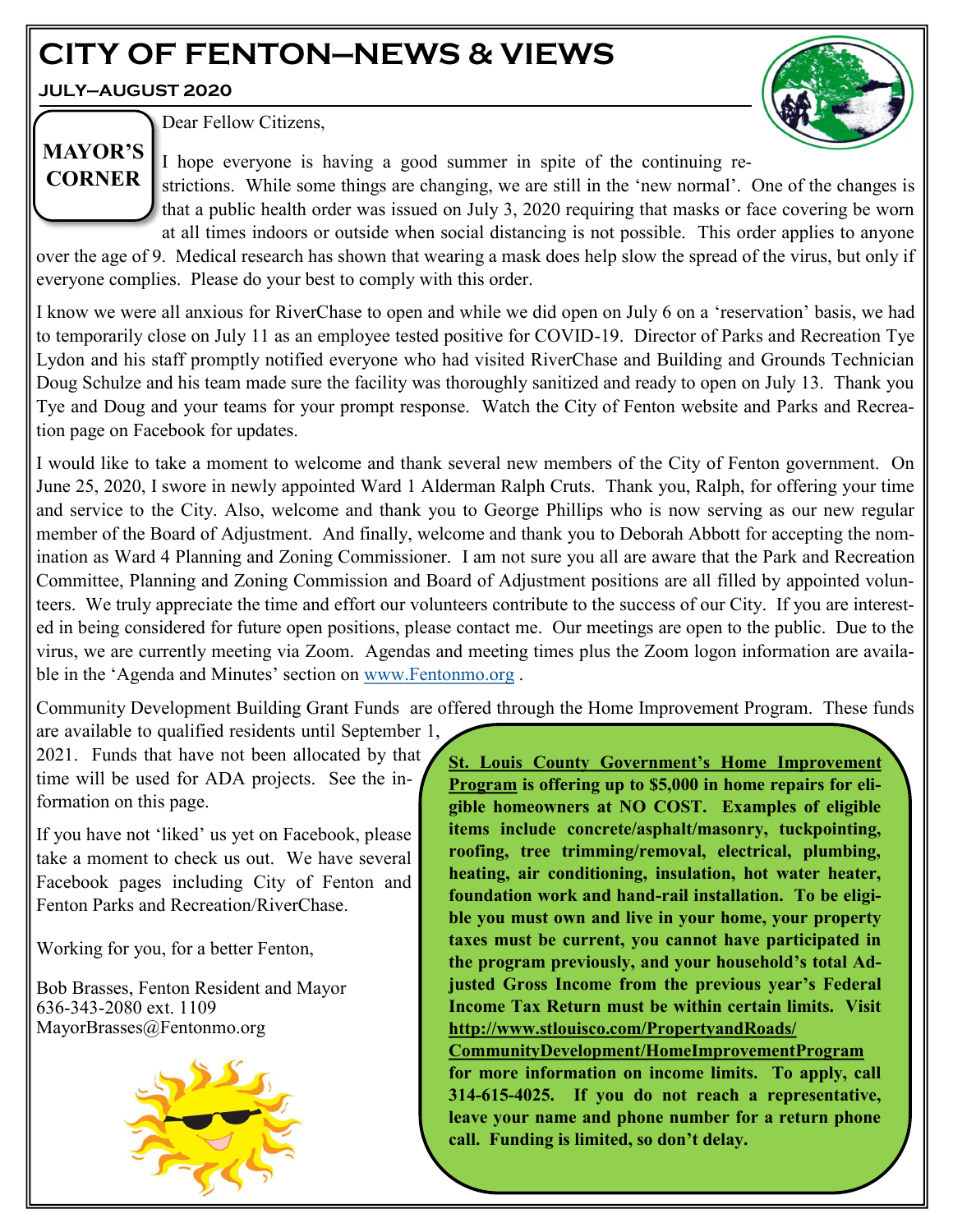#### **PLANNING & ZONING COMMISSION PUBLIC HEARING NOTICE**



On **Wednesday, August 5, 2020,** the Planning & Zoning Commission will hold a Public Hearing at 7:00 p.m. during their regularly scheduled meeting via video/teleconference

to consider the following:

**OLD BUSINESS**: None

## **NEW BUSINESS:**

- ✓ **CASE 2020-SUP-07:** A Petition by Arise Community Church for a Special Use Permit to operate a Church at 639 Gravois Bluffs Boulevard, Suite I. The parcel is zoned "OT-3" Olde Towne District.
- ✓ **CASE 2020-TXT-04:** A Petition by JCW Development for amendments to the Zoning Code as follows: 1) to amend Section 400.030 Definitions to add the term "Blood/Plasma Collection Center"; and 2) to amend Section 476.010 Land Use Matrix to allow Blood/ Plasma Collection Center as a use allowed by Special Use Permit in the "OT-2" Olde Towne District.
- ✓ **CASE 2020-SUP-08:** A Petition by JCW Development on behalf of BioLife Plasma Collection for a Special Use Permit to operate a Blood/Plasma Collection Center at 55-58 Fenton Plaza. The parcel is addressed as 14 Fenton Plaza and is zoned "OT-2" Olde Towne District.
- ✓ **CASE 2020-PLT-04:** A Petition by Fenton Land Investors to amend the Final Plat approved under Ordinance 4026 for Fenton Logistics Park Plat Five in order to eliminate landscape buffers for parcels not adjacent to the "IP-1" and "BP-2" Districts. The parcel is addressed as 2055 Fenton Logistics Park Boulevard and is zoned "PID" Planned Industrial Development.
- ✓ **CASE 2020-SPR-05:** A Petition by Fenton Land Investors for Site Plan Review of a proposed 148,800 squarefoot building (distribution facility) at 655 Assembly Parkway. The parcel is addressed as 2055 Fenton Logistics Park Boulevard and is zoned "PID" Planned Industrial Development.
- ✓ **CASE 2020-SPR-06:** A Petition by Fenton Land Investors for Site Plan Review of two (2) proposed private driveways connecting Assembly Parkway to undeveloped parcels of land within Fenton Logistics Park. The parcel is addressed as 2055 Fenton Logistics Park Boulevard and is zoned "PID" Planned Industrial Development.

**For more information, please call Community Development at (636) 349-8110.**

## **NEW BUSINESS CORNER**

The following business has received an Occupancy Permit and is calling Fenton "home."

### **Capital Bull Mortgage**

558 Gravois Road, Suite 203 *Mortgage Company*



## **CONSTRUCTION UPDATES**

### **GRAVOIS ROAD CONSTRUCTION WORK**

Raineri Construction has started the replacement of Gravois Road from Ferry Street to Highway 141. This project may cause some traffic disruptions during peak volume hours so please be patient or consider alternate routes.

*As always, please use caution around the construction areas. We thank you for your patience as we continue to improve areas around Fenton.*



## **MOSQUITO FOGGING**

Fogging runs on Wednesday evenings with Thursday as a backup from mid-May through late September.

Fogging starts around dusk and lasts about 3 ½ hours. This is when the mosquitos are most active and the spray is most effective.

For both economy and efficiency, we use the lowest effective dose of mosquito spray necessary to control mosquitos—less than 1 oz. per acre. If you are out when it is dark, please wear bright or reflective clothing so the applicator can shut off the machine when he sees you.

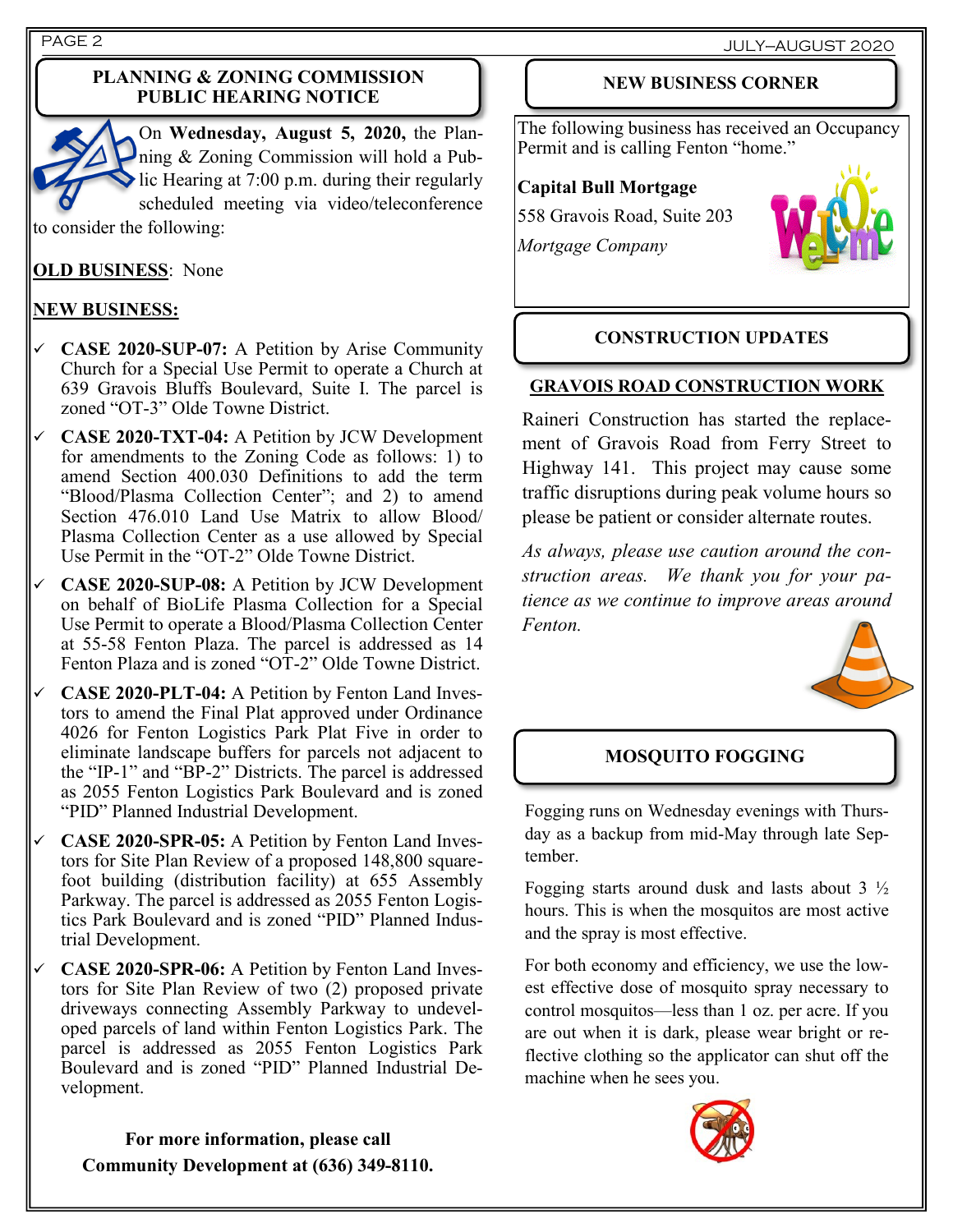#### **YARD WASTE**

Please note that all yard waste must be at the curb by 7:00 a.m. on Monday mornings. Keep in mind that no matter the weather, every Monday Public Works crews start yard waste pick-up at 7:00 a.m. and continue throughout the City until completion. At times, pick-up may carry over throughout the week.

Yard waste cannot be included with the regular trash. Please utilize the City's Yard Waste Program for grass clippings and other yard waste. An orange overflow sticker, available at City Hall or RiverChase, must be put on all yard waste bags to be picked up. Please follow the City's guidelines by having all bags tagged and all bun-

dles tied with twine and no longer than four (4) feet in length.



## keep Fenton a great place to live and work!

#### **RESIDENTIAL RECYCLING**

- Please rinse all containers.
- No containers for motor oil, insecticide, herbicide, or hazardous chemicals.
- No plastic bags of any kind. Please recycle shopping bags at the store.
- No #6 plastics. These include Styrofoam and polystyrene.
- No paper towels, tissues or wipes.

## **STREETLIGHTS IN THE CITY OF FENTON**

When Ameren maintains the streetlights in the City, they may upgrade some of the bulbs to LED. This type of bulb is much "greener" and will save the City money on our electric bill. The light from the LED bulb may be a slightly different color, so do not be alarmed. If a light is not working, please copy the number off of the pole and call Public Works at 636- 349-8155. If you provide us with the pole number and street address, we can then contact Ameren to have the light repaired.

#### **PUBLIC WORKS CONGRATULATIONS TO RIVERSIDE GOLF CLUB!**

St. Louis has voted Fenton's own Riverside Golf Club *St. Louis Magazine'*s 2020 A-List winner. This year will be Riverside Golf Club's 55th year in business. Riverside Golf Club was proud to accept this wonderful award and plans to continue to be the place where "friends and families come together".



#### **ST. LOUIS COUNTY POLICE FENTON PRECINCT**

Please remember to lock the doors of any vehicles parked on the driveway or street by your residence and secure all of your valuables inside your residence. Also, if you capture any usable footage on your personal cameras, contact the police to investigate.



The number to the station is 636-349-8120.

As the weather continues to heat up, please remember that hot cars can be tragic for children and pets. A vehicle can reach 110 degrees inside when it is parked in the shade with the windows open in 70 degree weather!

Hopefully there will be school buses and children on their way back to school soon! Slow your speeds and use caution when driving through our neighborhoods and near the schools!

Thank you to all of the citizens of Fenton who have continued to support the police officers during the past few months! Your waves, thumbs up as we drive by, treats and kind letters have made a difference to our officers!

> **Neighborhood Policing Officer Aaron Dilks Precinct Phone (636) 349-8120 625 New Smizer Mill Road Fenton, MO 63026**

| "A" Sales Tax Summary |                       | "B" (Pool) Sales Tax Summary |                      | <b>Combined Sales Tax Summary</b> |                      |
|-----------------------|-----------------------|------------------------------|----------------------|-----------------------------------|----------------------|
| <b>Generated</b>      | <b>Redistributed</b>  | <b>Generated</b>             | <b>Redistributed</b> | <b>Generated</b>                  | <b>Redistributed</b> |
| \$396,972             | $$188,070$ $(47.4\%)$ | \$181,941                    | $$101,286$ (55.7%)   | \$578,913                         | $$289,355(50\%)$     |

**SALES TAX REDISTRIBUTIONS TO ST. LOUIS COUNTY FOR MAY 2020**

The year-to-date amount redistributed to St. Louis County for 2020 is \$1,040,318 (50.0%).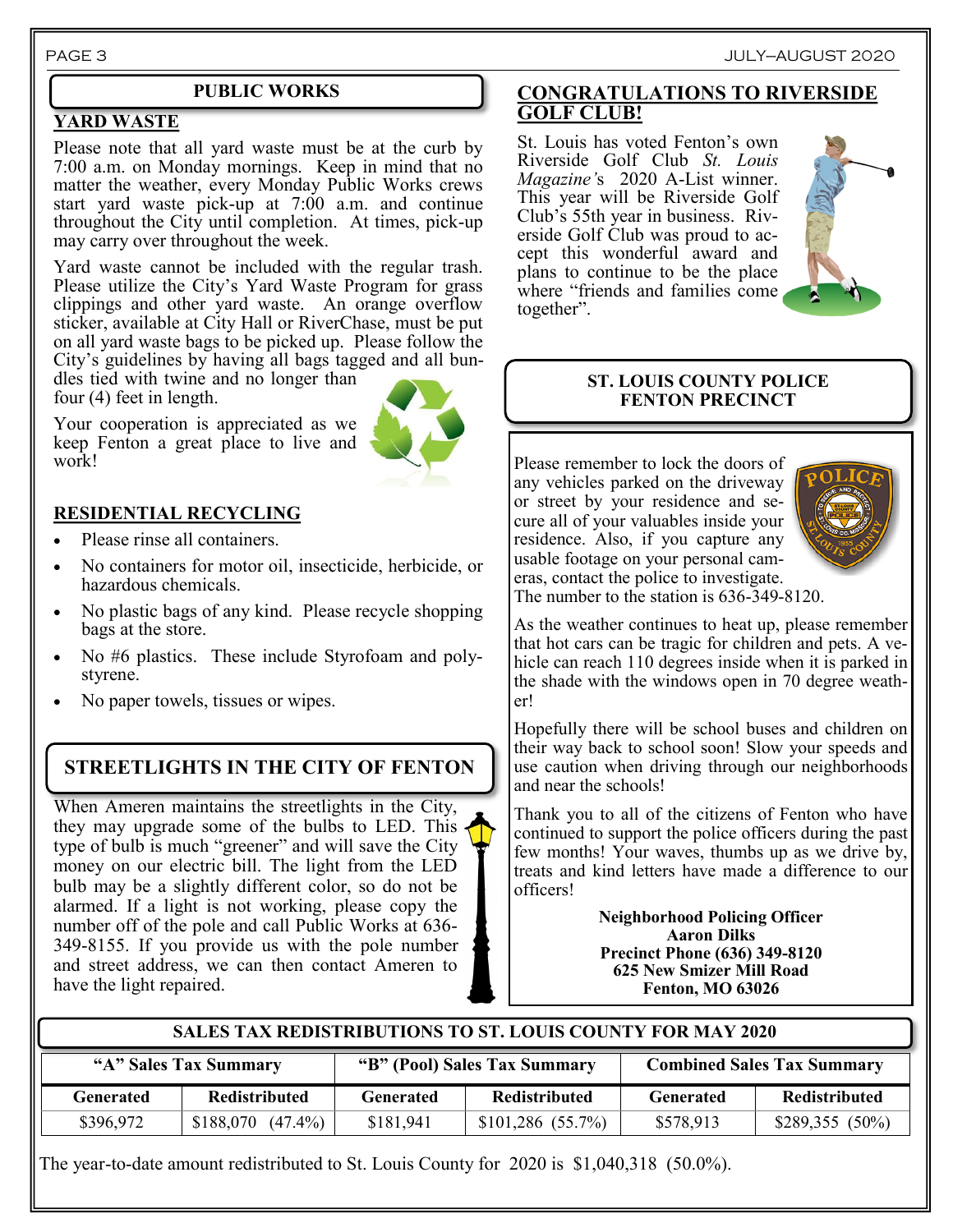#### PAGE 4 JULY—AUGUST 2020

#### **DECISIONS FROM THE JUNE 25, 2020 BOARD OF ALDERMEN MEETING**

## *DECISIONS*

 $\checkmark$  Approved liquor license/tasting permit renewals.



- Approved tentative re-opening plan for RiverChase.
- Approved certification of the June 2, 2020 election.
- Approved appointment of Ralph Cruts to the Alderman Ward 1 seat for the unexpired term until April 2021.
- $\checkmark$  Approved, with conditions, a petition by Midwest Light & Sign, Inc. for review of a Sign Plan for proposed signage for American Freight at 639 Gravois Bluffs Boulevard, Suite A.
- Approved appointment of George Phillips to Board of Adjustment, Ward 1, term ending May 2024.
- $\checkmark$  Approved appointment of Deborah Abbott, Ward 4, to fill a seat on the Planning and Zoning Commission with a term expiring August 2021.
- $\checkmark$  Selection of Wednesday, July 8, 2020 at 7:00 p.m. for annual Board training with City Attorney.
- $\checkmark$  Approval of Amusement License renewal for Swing-A-Round.
- ✓ Approval of prorated refund for 2019-2020 Amusement License for Swing-A-Round.
- $\checkmark$  Approval of Fleet Technician job description.
- $\checkmark$  Approval of HR leadership training through AAIM for \$1,300.
- Approval of the option to renew an agreement with Graphic Resources, Inc. for printing services for the City's Beacon Brochure, with proposed cost increases.
- $\sim$  Approved 2019 Financial Audit.
- $\checkmark$  Approved surplus of old concession stand appliances and computers at RiverChase.

## *ORDINANCES*

- ✓ **#4052** Ord. amending the Municipal Code of the City of Fenton, Missouri, relating to Environmental Performance Standards.
- ✓ **#4053** Ord. authorizing the Mayor to execute a contract with Pepsi Beverages Company for Fountain Beverage Services.

## **FENTON HISTORICAL SOCIETY**

The monthly meeting of the Fenton Historical Society will be held on **Thursday, August 6 at 7:00 p.m.** The Fenton Historical Society is located at #1 Church Street in Olde Towne Fenton.

For more information, call (636) 326- 0808 or visit **www.fentonhistory.com.**

#### **ST. LOUIS HOUSEHOLD HAZARDOUS WASTE PROGRAM**

Residents from St. Louis County can drop off household hazard waste (HHW) at the Lemay HHW Facility. The facility is located at 291 East Hoffmeister. To make a drop-off reservation, visit www.hhwstl.com and follow the instructions. At the end of the reservation process, print off the voucher that confirms the reservation and bring the voucher and proof of address to your appointment. Proof of address can be a utility bill or driver's license. Individuals without

internet access can call the Special Event Service Line at 314-615- 8989 to make a reservation.



### **BACK TO SCHOOL SALES TAX HOLIDAY**



This August, the City of Fenton

will be participating in the 2020 Missouri Sales Tax Holiday. By state law, the sales tax holiday begins on the first Friday in August and continues through the following Sunday. In 2020, the three-day holiday begins at 12:01 a.m. on Friday, August 7, and runs through Sunday, August 9. Certain back-to-school purchases such as clothing, school supplies, computers, and other items as defined by the statute are exempt from sales tax for this time period only.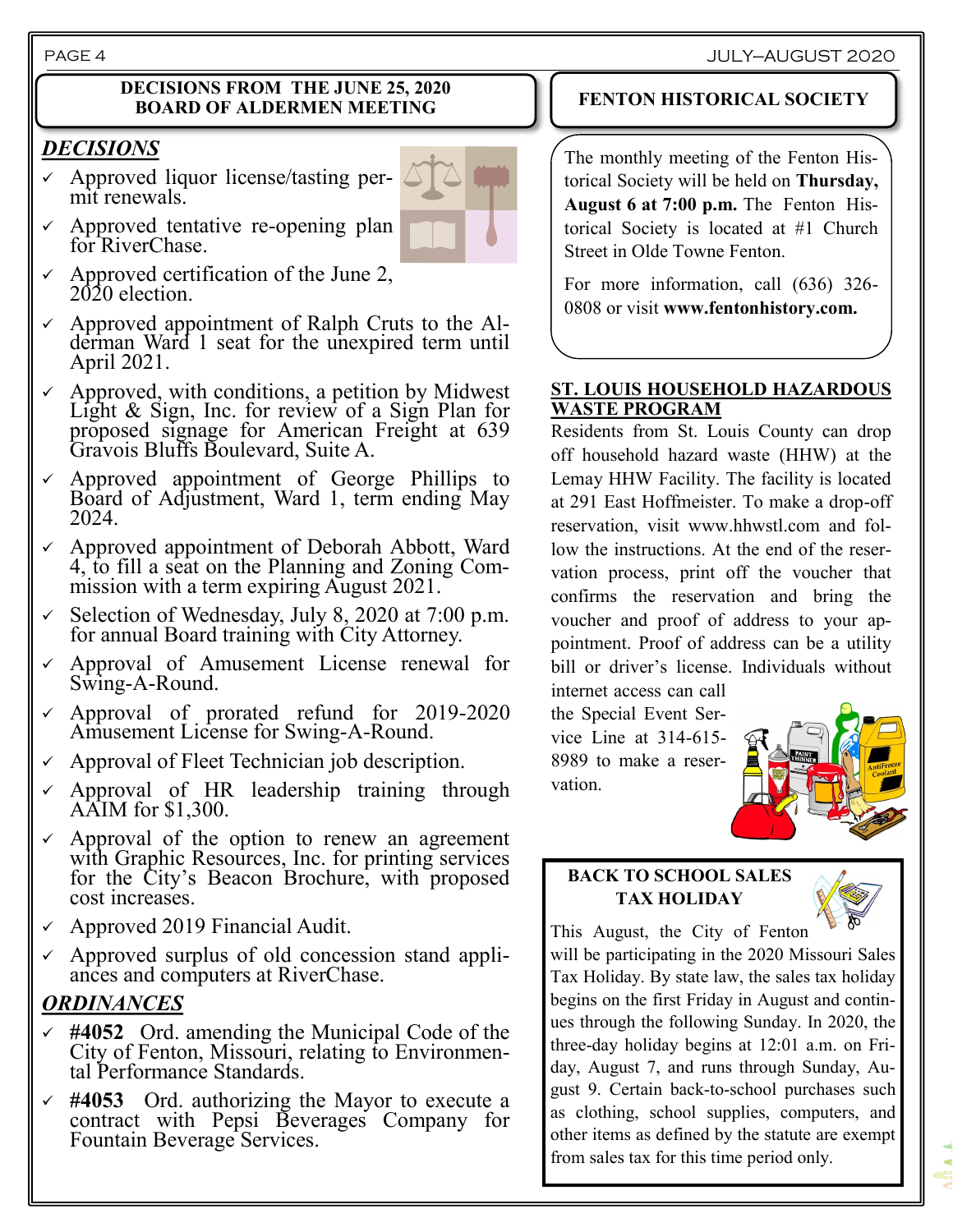PAGE 5 JULY—AUGUST 2020

## **PARKS & RECREATION**

## **RiverChase has reopened to members only and at a 25% maximum occupancy!**

To enter the facility members must:

- Always wear a mask except when exercising
- Answer a series of questions about COVID-19
- Have their temperature taken

Hours of Operation:

Monday – Friday: 7:00 a.m. – 7:00 p.m. Saturday: 8:00 a.m. – 7:00 p.m. Sunday: 10:00 a.m. – 5:00 p.m.

Programs being offered at this time:

• Silver Sneakers: Tuesdays and Thursdays 10:30 a.m.



• Personal Training: Monday — Friday

Programs not being offered at this time:

Rentals Stay-N-Play Summer Camps Swimming Lessons Aerobics Classes

Drinking fountains and handheld equipment will be unavailable during this time. The showers, locker rooms, family changing areas, gymnasium, jungle room, multipurpose room, aerobics room and the rain forest playground are closed.

The indoor and outdoor pools will remain closed until further notice.

## **A FRIENDLY REMINDER**



At this busy time of year, the weekly chore of lawn maintenance can fall behind. We

would like to take this opportunity to ask you to mow and trim your lawn regularly so it does not get too tall (9" is considered the standard maximum height).

Call the Community Development Department at (636) 349-8110 with any questions.

## **NOMINATIONS SOUGHT FOR JOHN FABICK COMMUNITY SERVICE AWARD**

Mayor Bob Brasses and the Board of Aldermen are officially requesting nominations for the annual "John Fa-



bick Community Service Award". This award was named in memory of Mr. Fabick for his dedication to our community and his corporate leadership.

The City of Fenton recognizes that many of its residents, businesses and civic organizations contribute in a significant manner to the City each day, without reward or recognition. These include those that have brought honor upon themselves and the community through some outstanding accomplishment as well as service-minded volunteers who simply want to be involved in the community by serving on a City Board or Commission.

To that end, the City has established a process that will allow for appropriate recognition of an individual, business or civic group, Board or Commission that has contributed a significant and useful service to the community.

Actions being recognized must benefit the City of Fenton or its residents in some manner. The individual must live or be employed within the Fenton City limits and the business or civic group must be located within the City limits.

Nomination forms are available as of July 1, 2020. To obtain a nominating form, contact City Clerk, Jane Hungler at (636) 343-2080. All nominations must be forwarded to City Hall by September 25, 2020. The Mayor and Board of Aldermen will meet to review all nominations for a final decision. The award will be presented at the November Board of Aldermen Meeting.